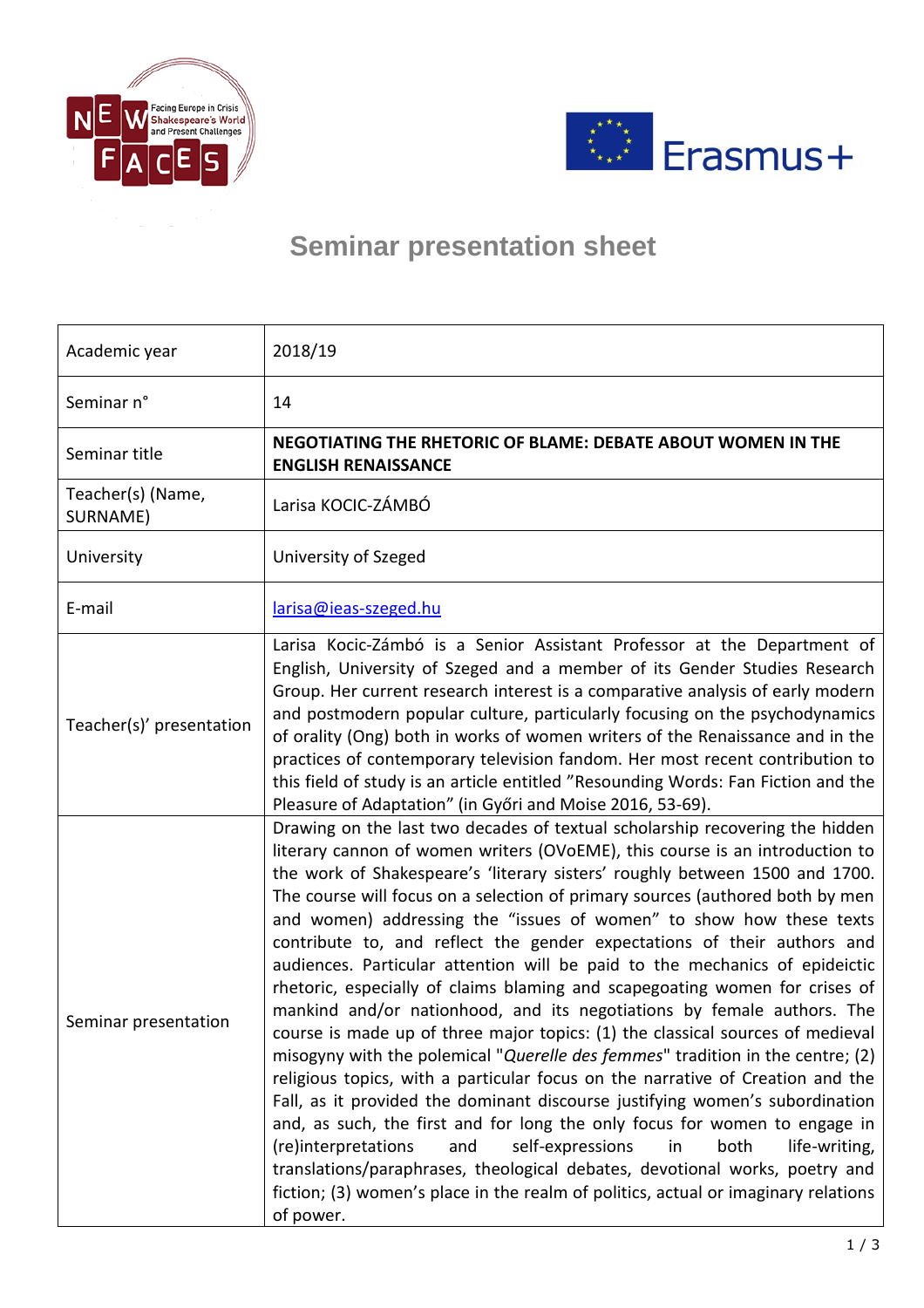



| Prerequisites to follow<br>the seminar                           | Preparatory readings: familiarity with the primary texts to be discussed and<br>with the seminal theoretical works to be used in the seminar.                                                                                                                                                                                                                               |
|------------------------------------------------------------------|-----------------------------------------------------------------------------------------------------------------------------------------------------------------------------------------------------------------------------------------------------------------------------------------------------------------------------------------------------------------------------|
| Seminar objectives<br>/skills to be developed<br>by the students | At the end of the seminar, the student will be able to critically reflect on the<br>practice of epideictic rhetoric of blame, and its main strategies; on the<br>analogies between the early modern and postmodern debates on women and<br>their constructed roles within society, and how these relate to our (in)abilities<br>to negotiated crises.                       |
| Session 1 – Presentation<br>/ plan                               | Epideictic Rhetoric: From praising and blaming to community<br>$\mathbf{L}$<br>construction (Perelman & Olbrechts-Tyteca; Burke)                                                                                                                                                                                                                                            |
| Session 2 - Presentation<br>/ $plan$                             | ΙΙ.<br>Theology and Physiology<br>A. The Bible, Calvin: Sermons; Thomas Adams: Meditations upon<br>the creed vs William Whately: A bride bush<br>B. Galen: On the usefulness of the parts of the body; Helkiah<br>Crooke: Microcosmographia                                                                                                                                 |
| Session 3 - Presentation<br>/ $plan$                             | The Status of Women<br>III.<br>A. The Controversy about Women (Jane Anger, Rachel Speght,<br>Constantia Munda, Ester Sowernam)<br>B. Education and Philosophy (Margaret Cavendish, Isabella<br>Whitney, Bathsua Makin, Mary Astell)<br>C. Works of Women Writers (Lanyer: Salve Deus Rex Judaeorum;<br>Margaret Cavendish: Female Orations and The Convent of<br>Pleasures) |

## **Bibliography/ Webography:**

Presentation of references:

❖ Books:

KATE AUGHTERSON, ed., *Renaissance Women: Construction of Femininity in England* (Routledge, 1999).

GISELA BOCK, "Querelle des Femmes: A European Gender Dispute", in *Women in European History* (Wiley-Blackwell, 2001), 1-31.

KENNETH BURKE, *A Rhetoric of Motives* (Berkeley, 1969).

JULIE CAMPBELL, "Literary Circles and the Inscription of the Querelle des femmes", in *Literary Circles and Gender in Early Modern Europe* (Ashgate, 2006), 1-19.